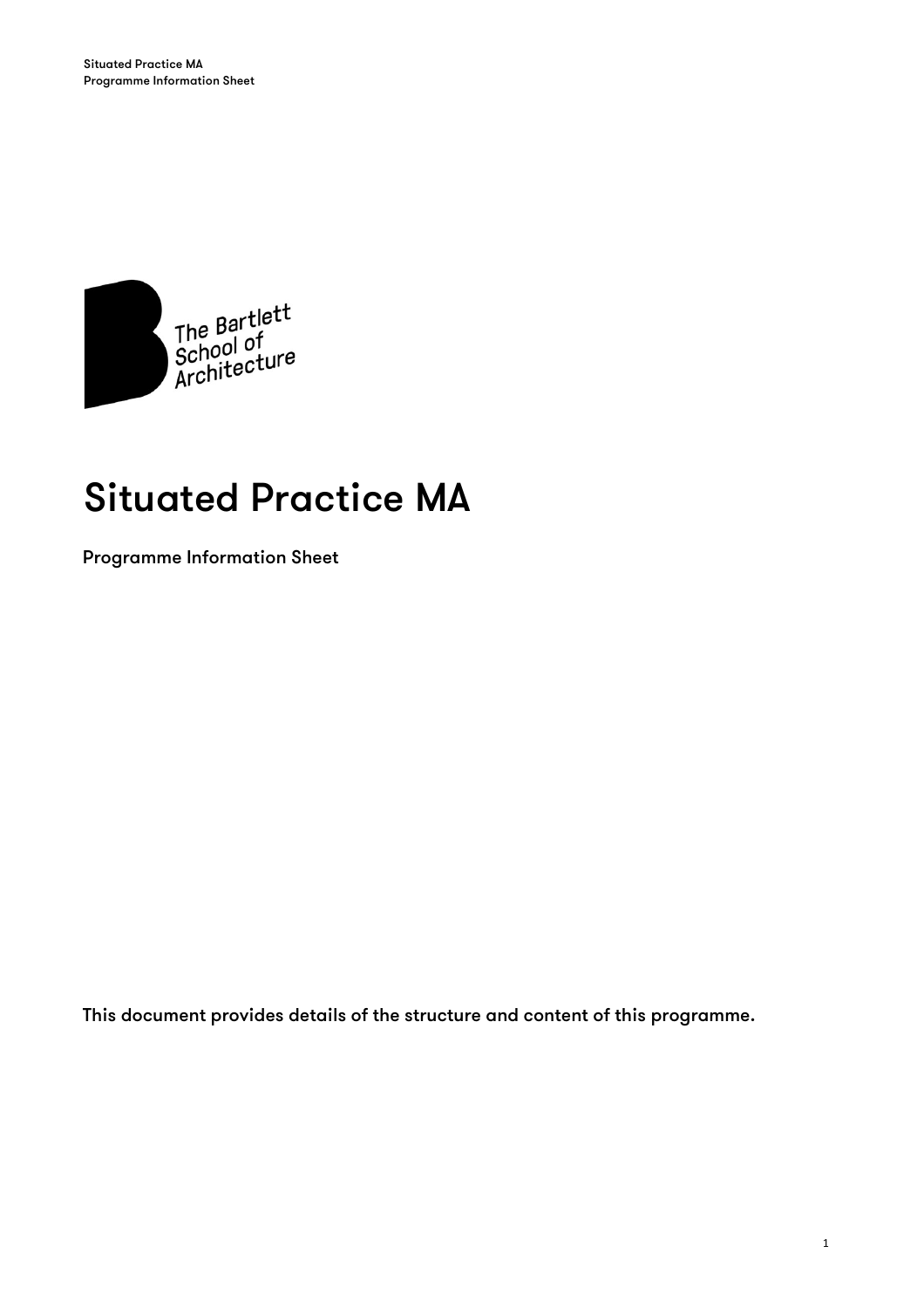| <b>Programme context</b><br>and history | Situated practice is a key development in arts and humanities, where<br>expertise comes not from a focus on a pre-defined discipline or subject such<br>as art, architecture or design, but from a creative and critical position that<br>operates across and beyond these categories. It is a rapidly growing and<br>highly active post-disciplinary domain.                                                                                                                                                                                                                                   |  |  |
|-----------------------------------------|-------------------------------------------------------------------------------------------------------------------------------------------------------------------------------------------------------------------------------------------------------------------------------------------------------------------------------------------------------------------------------------------------------------------------------------------------------------------------------------------------------------------------------------------------------------------------------------------------|--|--|
|                                         | Situated Practice is internationally understood as a domain that may<br>encompass activity and research in curatorship, public engagement, event<br>design, space making, installation, critical regeneration, participation design,<br>site-writing, situated film and video, information design, civic media, and<br>management of associated programmes and institutes.                                                                                                                                                                                                                      |  |  |
|                                         | The Bartlett School of Architecture possesses an internationally recognised<br>profile in the subject of architecture as an expanded field, including<br>Architecture and Interdisciplinary Studies BSc, a programme that offers<br>undergraduates an opportunity to understand architectural design in an<br>expanded field. The Bartlett also offers a renowned Architectural Design PhD,<br>with candidates drawn from across the spatial disciplines, including<br>architects, artists, and curators.                                                                                       |  |  |
| <b>Programme structure</b>              | Situated Practice MA is taught over a 15-month period, starting in September<br>and finishing in the following December. In this time, students must complete<br>and pass 180 credits. 90 credits are completed in approved taught modules,<br>and 90 credits are gained from the Major Project module.                                                                                                                                                                                                                                                                                         |  |  |
|                                         | Tutorials and seminars are the leading teaching modes, together with:<br>lectures, group working, writing workshops, research seminars, film<br>screenings, reviews of student work by Bartlett School of Architecture staff<br>and visiting researchers, building and gallery visits in London and further<br>afield, and an annual fieldtrip. Modules use these advanced teaching<br>approaches to encourage innovative student-led work. The Major Project<br>provides students with an opportunity to conduct their own original research<br>into a specific subject of their own choosing. |  |  |

 $\overline{\phantom{a}}$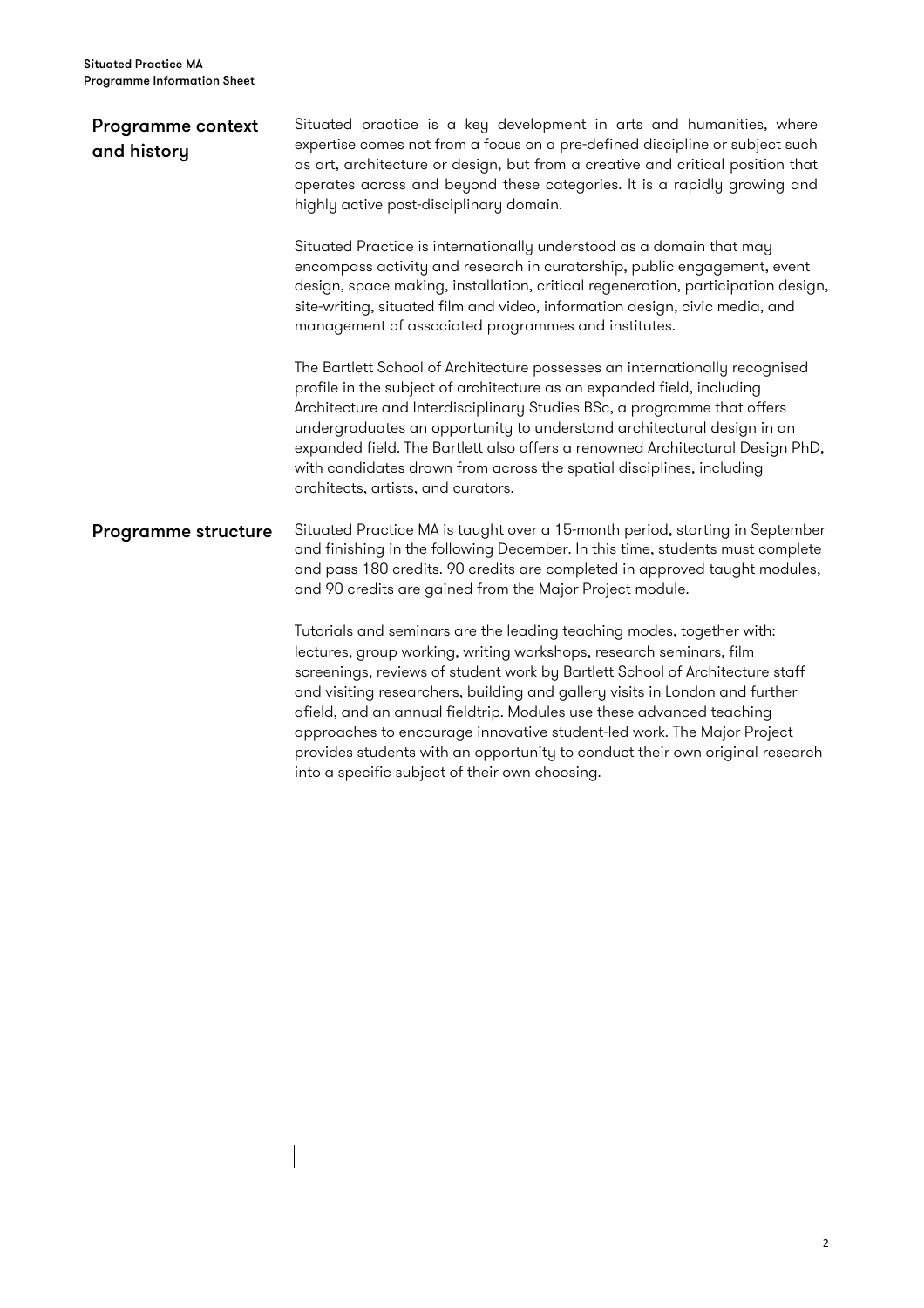| <b>Term 1 Sept-</b><br>Dec                                                                                                                                                                                                                                                                                                                                   | Term <sub>2</sub><br><b>Jan-March</b>                                                                                                                                                                                | Term <sub>3</sub><br><b>April-June</b>                                                                                                                                                                                                                                      | <b>Summer July-</b><br>Sept                                                                                                                                                                       | Term 4 Sept-<br>Dec                                                                                                                                                                                                                                                                                    |
|--------------------------------------------------------------------------------------------------------------------------------------------------------------------------------------------------------------------------------------------------------------------------------------------------------------------------------------------------------------|----------------------------------------------------------------------------------------------------------------------------------------------------------------------------------------------------------------------|-----------------------------------------------------------------------------------------------------------------------------------------------------------------------------------------------------------------------------------------------------------------------------|---------------------------------------------------------------------------------------------------------------------------------------------------------------------------------------------------|--------------------------------------------------------------------------------------------------------------------------------------------------------------------------------------------------------------------------------------------------------------------------------------------------------|
|                                                                                                                                                                                                                                                                                                                                                              | Live Projects                                                                                                                                                                                                        | <b>Field Trip</b>                                                                                                                                                                                                                                                           |                                                                                                                                                                                                   | Final<br><b>Examinations</b><br>and show                                                                                                                                                                                                                                                               |
| <b>Situated Practice:</b><br><b>Research Methods</b><br>Core - 15 credits<br>10 seminars on<br>practice-led<br>research methods;<br>10 lectures bu<br>theorists and<br>practitioners; 2<br>tutorials to guide<br>the drafting of the<br>project proposal<br>and choice of<br>relevant optional<br>modules to develop<br>skills for executing<br>the project. | <b>Critical Spatial</b><br><b>Practice: Site</b><br>Writing Core - 30<br>credits<br>A combination of<br>seminars.<br>workshops,<br>tutorials and<br>crits.<br>Skills taught:<br>creative writing<br>and book-making. | <b>Major Project Core</b><br>- 90 credits<br>Stage 1:<br>Intervention<br>fformative<br>assessment in late<br>June - 30<br>credits).<br><b>Students allocated</b><br>individual tutor.<br>studio working,<br>tutorials, group<br>crits, specialist<br>training<br>workshops. | Stage 2:<br><b>Documentation</b><br><b>fformative</b><br>assessment in<br>mid-September<br>- 30 credits).<br><b>Students</b><br>allocated<br>individual tutor.<br>tutorials, off-site<br>working. | Stage 3:<br>Exhibition<br>ffinal assessment<br>in mid-December<br>of all 90 credits).<br><b>Students allocated</b><br>individual tutor.<br>studio working,<br>tutorials, group<br>crits, preparing<br>work for final<br>exhibition in<br>specific sites and<br>the studio.<br>- Verbal<br>presentation |
| The Open<br>Work: Core -<br>15 credits                                                                                                                                                                                                                                                                                                                       | Mediated<br><b>Environments:</b><br>Core - 30 credits                                                                                                                                                                |                                                                                                                                                                                                                                                                             |                                                                                                                                                                                                   |                                                                                                                                                                                                                                                                                                        |
| A combination of<br>seminars,<br>workshops,<br>tutorials and crits.<br>Skills taught:                                                                                                                                                                                                                                                                        | A combination of<br>seminars,<br>workshops,<br>tutorials and<br>crits.                                                                                                                                               |                                                                                                                                                                                                                                                                             |                                                                                                                                                                                                   |                                                                                                                                                                                                                                                                                                        |
| situated research<br>and practice<br>specific to<br>students' interests.                                                                                                                                                                                                                                                                                     | Skills taught: audio<br>and video<br>environments -<br>theory and<br>practice.                                                                                                                                       |                                                                                                                                                                                                                                                                             |                                                                                                                                                                                                   |                                                                                                                                                                                                                                                                                                        |
| Previous cohort.                                                                                                                                                                                                                                                                                                                                             |                                                                                                                                                                                                                      |                                                                                                                                                                                                                                                                             |                                                                                                                                                                                                   | Next cohort.                                                                                                                                                                                                                                                                                           |

# Programme modules Situated Practice: Research Methods

This module uses a weekly series of lectures and seminars to introduce the students to the main types of research method adopted in situated practice. It provides an underlying conceptual framework concerning practice-led research, and also makes reference to examples of significant site-specific theories, criticism and practice. The perspective provided will look both at the situation in London and the UK in detail, as well as exemplars from around the world. In terms of specific approaches to situated practices to be addressed, these include (but are not limited to):

- Critical Spatial Practice, Theory/Practice/Poiesis
- Installation Art and Spectatorship
- Scenography and Curating
- Practice-led and -related approaches to research in art and design
- Discourses and Practices concerning Site-Specificity in and outside the Gallery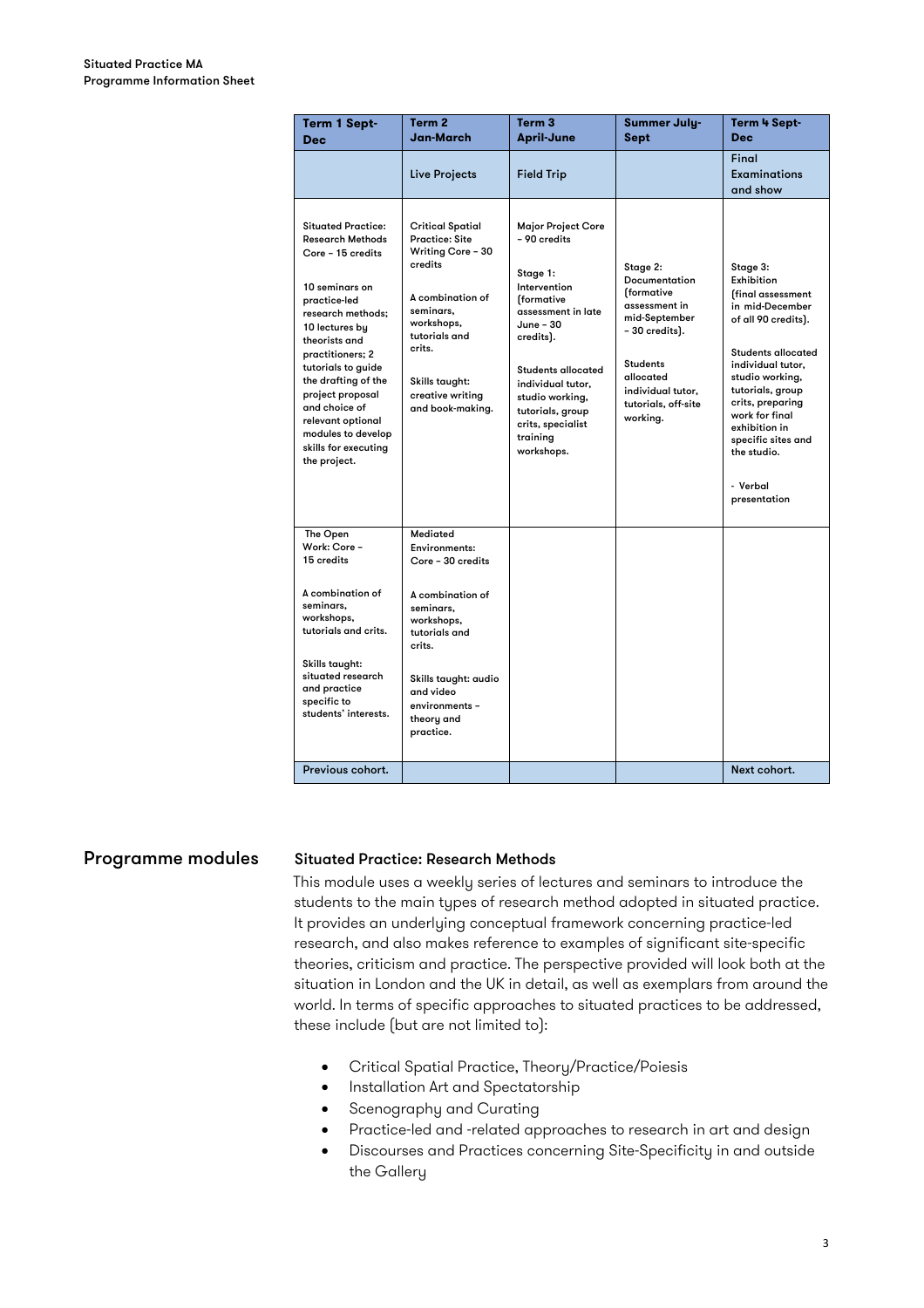- Action and Participatory Research
- Questions of Ethics and the Relation to the Other
- Critical Architecture and Design Research
- Public Art, Regeneration and Urbanism
- Performativity and Subjectivity

Above all, the module aims to provide students with a wide-ranging perspective on how practitioners from across the spatial disciplines including, art, architecture, design, performativity, and urbanism have articulated their practice in relation to concepts and theories concerning space, place, site and location; and how working in specific sites opens up the possibilities of practice, from responses to the formal and material conditions of location; to the social, cultural, political and historical pasts, presents and futures of a site; to engaging with inhabitants and their roles as spectators and possible co-producers and/or collaborators.

Topics will be introduced through lectures by contemporary theorists and practitioners, and by an accompanying series of seminars, each one focusing on a key aspect of situated practice with readings and exemplars of practice. In doing so this module introduces students to the kinds of approaches and questions they will need to tackle when it comes to developing their own individual approach to situated practice later in the course. The module hence places a particular emphasis on transdisciplinary ways of working, and on the importance of situating one's own work in relation to existing theoretical ideas and practices. In this respect, the module serves as the foundation for all the subsequent modules.

Assessment is done through a 1250-word project proposal, and accompanying portfolio, the production of which will be supported through a tutorial. This proposal and its accompanying practice-led portfolio will provide the basis for each student's subsequent project work, to be developed in Term 2 through the choice of specific modules to help develop skills relevant to the type and mode of situated practice adopted, and for the Major Project to be developed through Terms 3 and 4.

### Mediated Environments

This module is designed to impart skills in new forms of research dissemination, focussing on the development of 'new media' practice as a method of framing arguments and posing questions in relation to specific sites. Mediated Environments addresses the intersection of media theory, contemporary technology and architectural practice, charting the development of the contemporary mediated spatial paradigm. This module will explore the complex interplay of spatial, sonic, filmic, networked and performative practices through early manifestations of Mediated Environments, through the work of Xenakis, Charles and Ray Eames, Dan Graham, Stan Van Der Beek, Steina and Woody Vasulka, Joan Jonas, Wodiczko, etc. The module will then progress to examine the impact of the development of networked environments and the pervasive spread of personal media devices, apps and the impact of social media and new forms of publishing in the present day.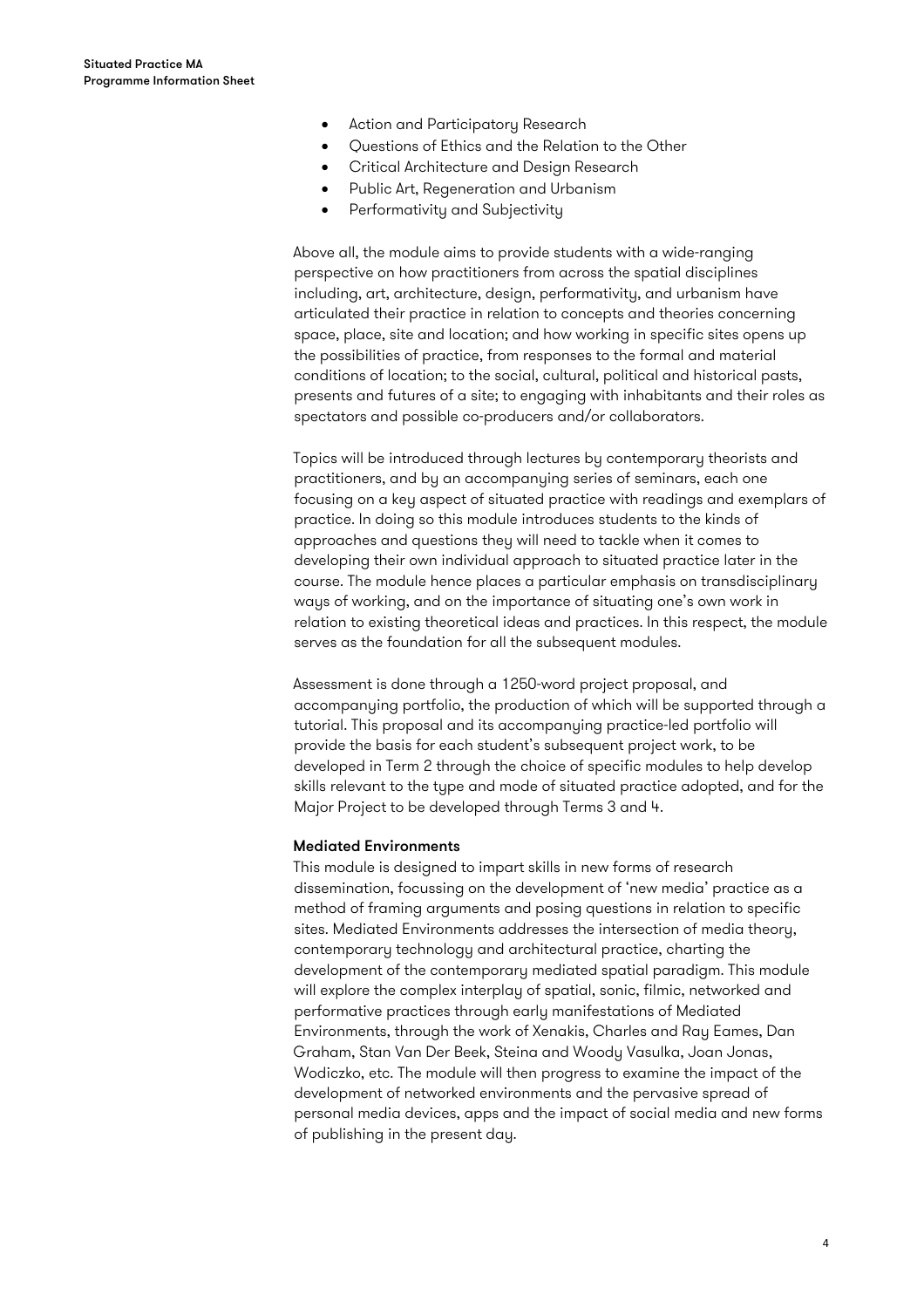Throughout this module, students will engage with and develop processes within an expanded field of creative practice including urbanism, architecture, fine art, time-based media and performativity, focusing particularly on the making of a Sound Broadcast and a Film Essay.

The module is 30 credits, focusing on the understanding of theories relating to contemporary media and the development of a practice related to mediated environments. Initially, students will construct a sonic environment, developing skills in sound recording, field recordings, multi-track audio editing and podcasting, ending with the submission of a podcast in response to a specific site. Following this, students will develop the sound work into a film essay, through the development of skills in video recording, narrative development, scriptwriting, and scoring. The module will consist of a series of seminars, cinematic presentations, tutorials and practical workshops to introduce students to the potential of the film-essay to discuss architectural themes. At the end of this module, students will submit a 5-minute film-essay in response to a specific site.

# Critical Spatial Practice - Site-Writing

This module is designed to impart skills in the development of site-writing as a form of critical spatial practice. Critical spatial practice, developed by Professor Jane Rendell, defines an approach to site-specific practice comprising projects that critique the sites into which they intervene, as well as question their own disciplinary limits. Site-writing is a textual mode of critical spatial practice which considers situatedness and positionality in relation to writing, specifically in terms of voice, style, word and page, and explores how voice and textual strategies can be adopted as ways of responding to sites.

This module has been running for 10 years in different forms, taught by Professor Jane Rendell, with input from fiction writers Sarah Butler and Tony White, artist/poet Kristen Krieder, and graphic designer Marit Munzberg. The module is 30 credits and consists of a series of seminars, project presentations, tutorials and practical workshops to introduce students to sitewriting through methods drawn from fiction and creative writing to graphic design and book binding. Students will develop skills in creative and situated writing, through the development of a site-specific piece of prose in which they develop a new kind of voice in response to a specific site. They will go on to develop an artist's book out of their prose piece, learning the potential of font, typography, layout, paper stock and binding for spatial writing.

### The Open Work

This module is designed to impart skills in the development of situated research that forms a foundation toward a form of critical spatial practice. The intention of this module is to encourage a broad range of interdisciplinary practices and skills to inform the developing research domain of the student. This module is designed to facilitate students to frame a self-directed research question to answer in order to gain specific knowledge related to the development of their wider project.